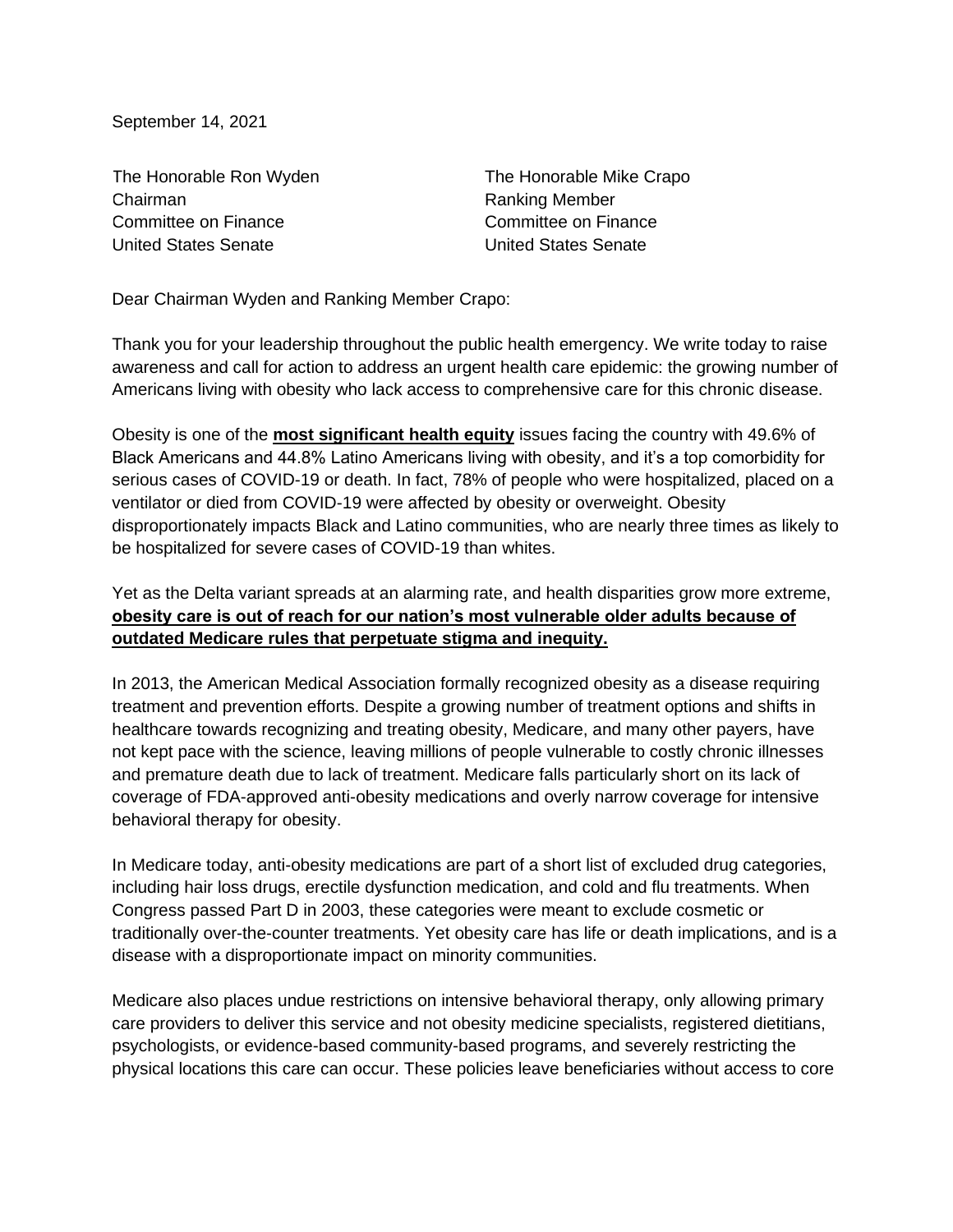aspects of the continuum of care for obesity and prevents them from receiving adequate treatment.

As the Delta variant continues to drive a rise in cases, our most vulnerable communities are at an even greater risk of serious illness or death. **Congress must take action now to provide access to the full continuum of care for obesity,** including access to lifesaving FDAapproved anti-obesity medications and intensive behavioral therapy**.** The bipartisan *Treat and Reduce Obesity Act*, championed by Senators Carper and Cassidy and Representatives Kind, Ruiz, Wenstrup, and Reed, would make these changes and ensure Medicare coverage policies reflect current guidelines and standards of care.

As Congress debates whether to include dental, vision, and hearing coverage in Medicare, we urge you to also consider the [more than 2 in 5 older Americans](https://www.cdc.gov/obesity/data/adult.html) living with obesity and make lifesaving obesity treatments affordable and accessible. Obesity is associated with [nearly](https://journals.plos.org/plosone/article?id=10.1371/journal.pone.0247307#pone-0247307-t001)  [\\$1,900](https://journals.plos.org/plosone/article?id=10.1371/journal.pone.0247307#pone-0247307-t001) in excess annual medical costs per person (amounting to over \$170 billion in excess medical costs per year), with the highest costs occurring for adults 60-70. Better access to a range of effective treatment not only could save money but also save lives. This overdue fix to antiquated Medicare policies would be a meaningful step in addressing health equity for communities of color who are the most impacted by both COVID-19 and obesity.

We recognize the extraordinary work that lies ahead and believe an important first step is to ensure that our laws and regulations are driven by science. To that end, we call on Congress to immediately pass the *Treat and Reduce Obesity Act (S. 596/H.R. 1577)*. Doing so would provide the full continuum of care and relief for the many seniors living with obesity, making their lives safer and healthier.

Sincerely,

National Organizations Academy of Nutrition and Dietetics AIDS Institute American Academy of PAs American Council on Exercise American Gastroenterological Association American Psychological Association American Society for Metabolic and Bariatric Surgery Association of American Cancer Institutes Association of Black Cardiologists Association of Diabetes Care & Education Specialists Black Women's Health Imperative Center for Patient Advocacy Leaders Common Threads Diabetes Leadership Council Diabetes Patient Advocacy Coalition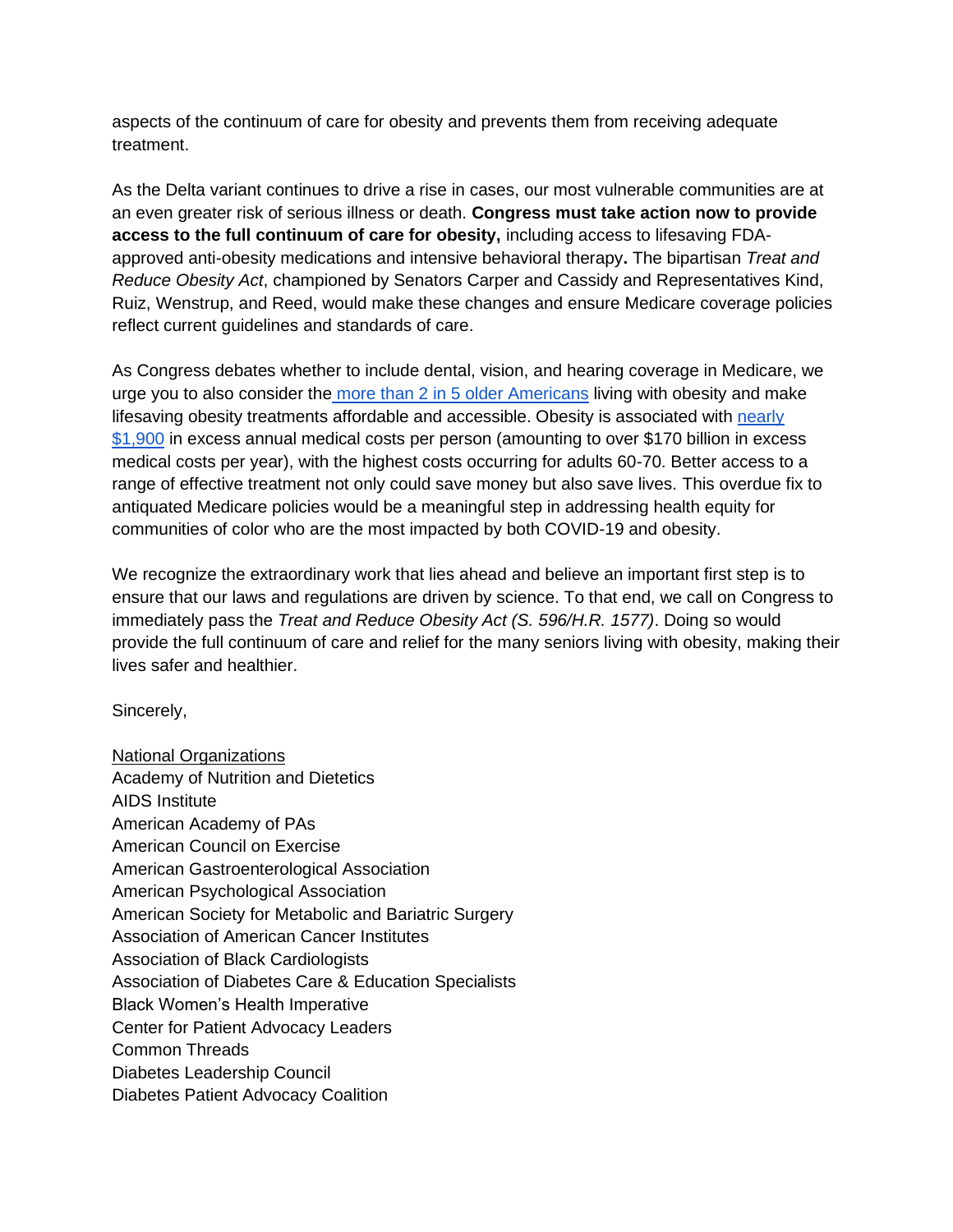Endocrine Society Global Liver Institute Healthcare Leadership Council Healthy Women League of United Latin American Citizens MedTech Coalition for Metabolic Health National Black Leadership Commission on Health, Inc. National Black Nurses Association National Consumers League National Hispanic Medical Association National Kidney Foundation National Urban League Obesity Action Coalition Obesity Medicine Association Preventive Cardiovascular Nurses Association Public Health Institute Redstone Global Center for Prevention and Wellness The Gerontological Society of America The Obesity Society WW (formerly Weight Watchers) YMCA of the USA

State/Local Organizations Alabama Dietetic Association Alabama State Chapter of the American Society for Metabolic and Bariatric Surgery Arizona State Chapter of the American Society for Metabolic and Bariatric Surgery Arkansas Academy of Nutrition and Dietetics CA Community Action Partnership Association California Academy of Nutrition and Dietetics California Health Collaborative California Podiatric Medical Association California State Chapter of the American Society for Metabolic and Bariatric Surgery Chronic Care Collaborative Colorado Academy of Nutrition & Dietetics Colorado Medical Society Colorado State Chapter of the American Society for Metabolic and Bariatric Surgery Community Cardiovascular Initiative Connecticut State Chapter of the American Society for Metabolic and Bariatric Surgery Connecticut Academy of Nutrition and Dietetics Dakota Yellowstone Chapter of the American Society for Metabolic and Bariatric Surgery (ID, MT, ND, SD, WY) Delaware Academy of Nutrition and Dietetics Delaware State Chapter of the American Society for Metabolic and Bariatric Surgery Florida Academy of Nutrition and Dietetics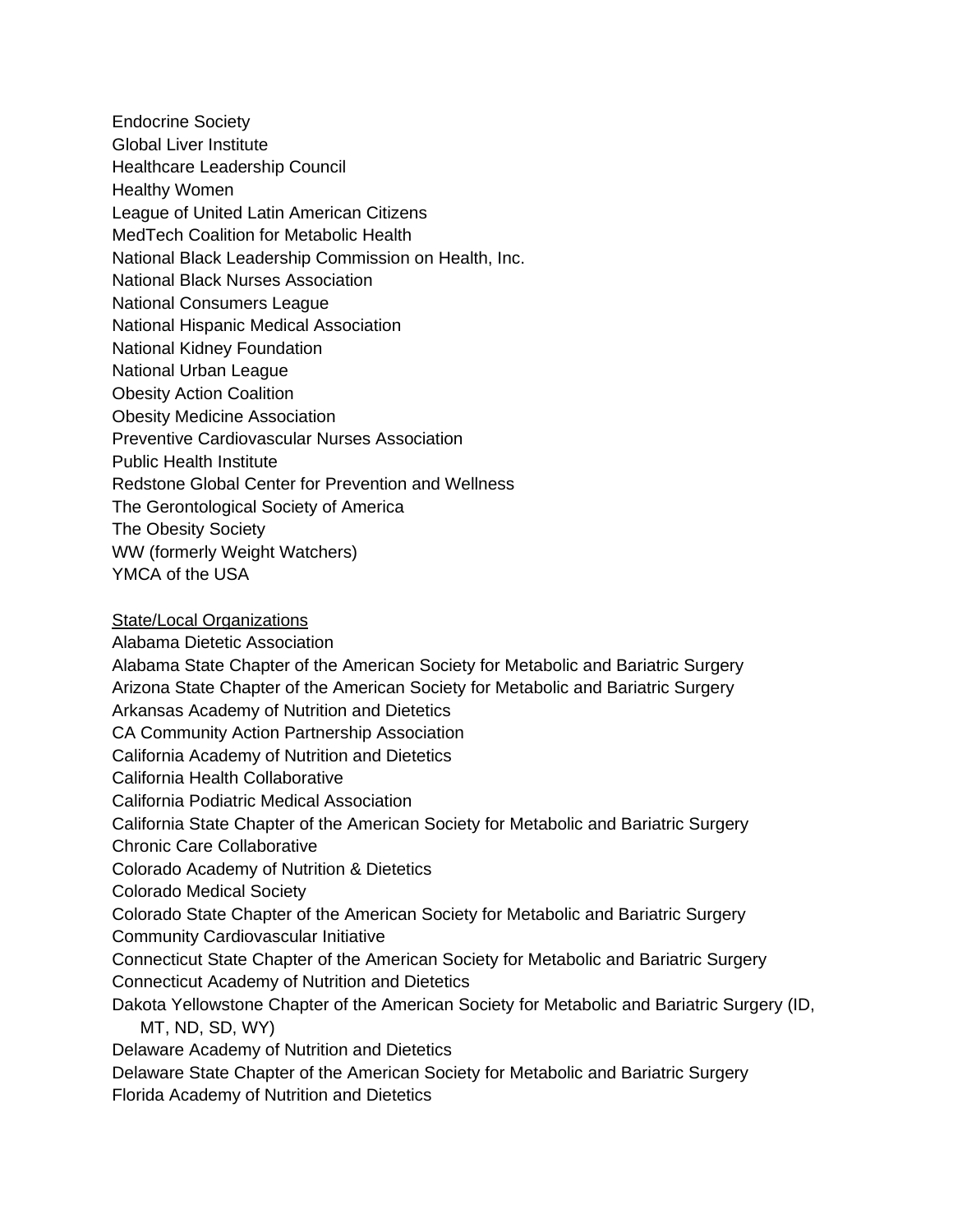Florida, Puerto Rico, and Caribbean State Chapter of the American Society for Metabolic and Bariatric Surgery Gaining Health Georgia State Chapter of the American Society for Metabolic and Bariatric Surgery Illinois Academy of Nutrition and Dietetics Illinois State Chapter of the American Society for Metabolic and Bariatric Surgery Indiana State Chapter of American Society for Metabolic and Bariatric Surgery Iowa Academy of Nutrition & Dietetics Kansas Academy of Nutrition and Dietetics Kentucky Academy of Nutrition and Dietetics Kentucky/Ohio State Chapter of the American Society for Metabolic and Bariatric Surgery Looms for Lupus Louisiana State Chapter of the American Society for Metabolic and Bariatric Surgery Maryland Academy of Nutrition and Dietetics Massachusetts Academy of Nutrition and Dietetics Massachusetts State Chapter of the American Society for Metabolic and Bariatric Surgery Medical Society of New Jersey Michigan Academy of Nutrition and Dietetics Michigan Department of Education Michigan State Chapter of the American Society for Metabolic and Bariatric Surgery Minnesota State Chapter of the American Society for Metabolic and Bariatric Surgery Mississippi Academy of Nutrition and Dietetics Missouri State Chapter of the American Society for Metabolic and Bariatric Surgery Montana Academy of Nutrition and Dietetics Nebraska Academy of Nutrition and Dietetics Nebraska State Chapter of the American Society for Metabolic and Bariatric Surgery New Jersey Academy of Nutrition and Dietetics New Jersey Association of Hearing Health Professionals New Jersey Coalition of Community Hospitals New Jersey State Chapter of the American Society for Metabolic and Bariatric Surgery New Jersey YMCA State Alliance New York State Academy of Nutrition and Dietetics New York State Chapter of the American Society for Metabolic and Bariatric Surgery North Dakota Academy of Nutrition and Dietetics North/South Carolina State Chapter of the American Society for Metabolic and Bariatric Surgery Ohio Academy of Nutrition and Dietetics Oklahoma Academy of Nutrition and Dietetics Oklahoma/Arkansas State Chapter of the American Society for Metabolic and Bariatric Surgery Oregon Alliance of YMCAs Oregon State Chapter of the American Society for Metabolic and Bariatric Surgery Pennsylvania State Chapter of the American Society for Metabolic and Bariatric Surgery South Carolina Academy of Nutrition and Dietetics South Dakota Academy of Nutrition & Dietetics

Street Soccer USA Philadelphia